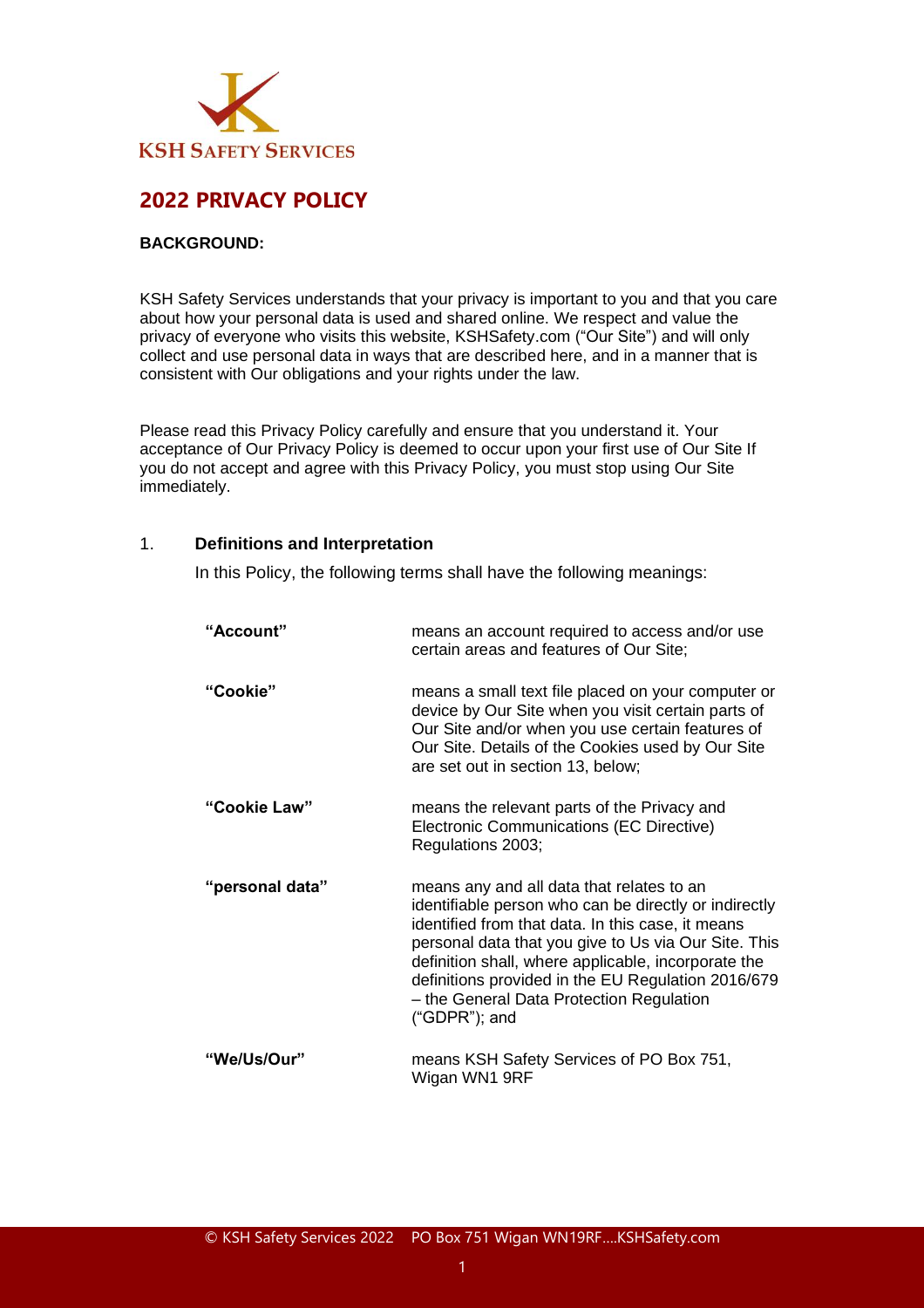

# **KSH SAFETY SERVICES**

# 2. **Information About Us**

- 2.1 Our Site is owned and operated by KSH Safety Services of PO Box 751, Wigan WN1 9RF.
- 2.2 Our VAT number is 287 1890 58
- 2.3 The owner of KSH Safety Services, Kevin Heywood, is registered as a data controller with the Information Commissioner's Office, reference ZA775934.

# 3. **What Does This Policy Cover?**

This Privacy Policy applies only to your use of Our Site. Our Site may contain links to other websites. Please note that We have no control over how your data is collected, stored, or used by other websites and We advise you to check the privacy policies of any such websites before providing any data to them.

## 4. **Your Rights**

- 4.1 As a data subject, you have the following rights under the GDPR, which this Policy and Our use of personal data have been designed to uphold:
	- 4.1.1 The right to be informed about Our collection and use of personal data;
	- 4.1.2 The right of access to the personal data We hold about you (see section 12);
	- 4.1.3 The right to rectification if any personal data We hold about you is inaccurate or incomplete (please contact Us using the details in section 14);
	- 4.1.4 The right to be forgotten  $-$  i.e. the right to ask Us to delete any personal data We hold about you (We only hold your personal data for a limited time, as explained in section 6 but if you would like Us to delete it sooner, please contact Us using the details in section 14);
	- 4.1.5 The right to restrict (i.e. prevent) the processing of your personal data;
	- 4.1.6 The right to data portability (obtaining a copy of your personal data to re-use with another service or organisation);
	- 4.1.7 The right to object to Us using your personal data for particular purposes; and
	- 4.1.8 Rights with respect to automated decision making and profiling.
- 4.2 If you have any cause for complaint about Our use of your personal data, please contact Us using the details provided in section 14 and We will do Our best to solve the problem for you. If We are unable to help, you also have the right to lodge a complaint with the UK's supervisory authority, the Information Commissioner's Office.
- 4.3 For further information about your rights, please contact the Information Commissioner's Office or your local Citizens Advice Bureau.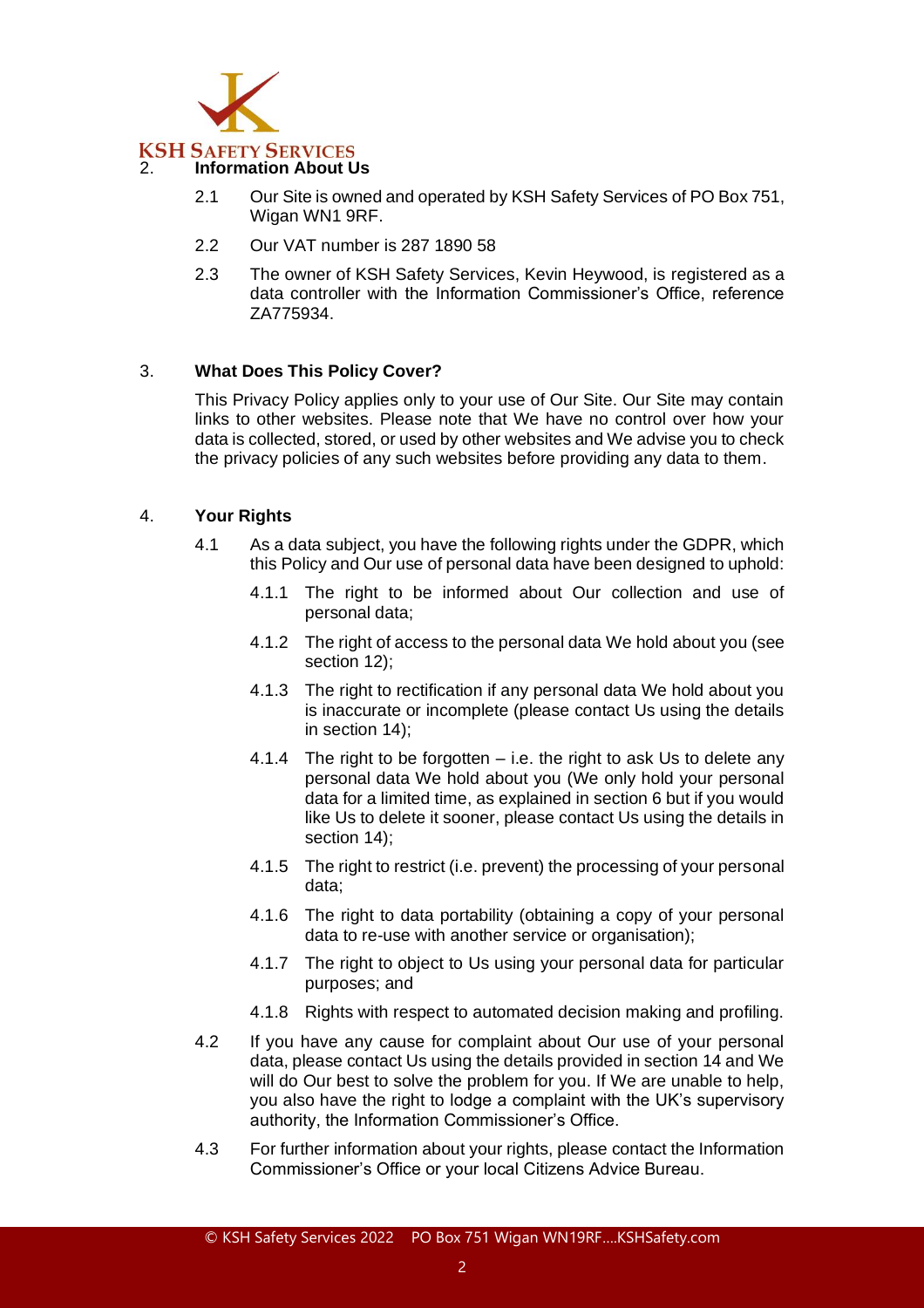

## 5. **What Data Do We Collect?**

Depending upon your use of Our Site, We may collect some or all of the following personal and non-personal data (please also see section 13 on Our use of Cookies and similar technologies**:**

- 5.1 name;
- 5.2 business/company name;
- 5.3 job title;
- 5.4 **c**ontact information such as email addresses and telephone numbers;
- 5.5 demographic information such as post code, preferences, and interests;
- 5.6 financial information such as credit / debit card numbers; (if you do business with us)

#### 6. **How Do We Use Your Data?**

- 6.1 All personal data is processed and stored securely, for no longer than is necessary in light of the reason(s) for which it was first collected. We will comply with Our obligations and safeguard your rights under the GDPR at all times. For more details on security see section 7, below.
- 6.2 Our use of your personal data will always have a lawful basis, either because it is necessary for Our performance of a contract with you, because you have consented to Our use of your personal data (e.g. by subscribing to emails), or because it is in Our legitimate interests. Specifically, We may use your data for the following purposes:
	- 6.2.1 Providing and managing your Account;
	- 6.2.2 Providing and managing your access to Our Site;
	- 6.2.3 Supplying Our products and services to you (please note that We require your personal data in order to enter into a contract with you);
	- 6.2.4 Personalising and tailoring Our products and services for you;
	- 6.2.5 Replying to emails from you;
	- 6.2.6 Supplying you with emails that you have opted into (you may unsubscribe or opt-out at any time by replying to the Unsubscribe link on each email. This information is stored on our website provider, Wix.com;
	- 6.2.7 Market research;
	- 6.2.8 Providing the training courses and certificates for our online courses, provided by Videotile Learning Ltd.
- 6.3 With your permission and/or where permitted by law, We may also use your data for marketing purposes which may include contacting you by email or telephone or text message or post with information, news and offers on Our products and services. We will not, however, send you any unsolicited marketing or spam and will take all reasonable steps to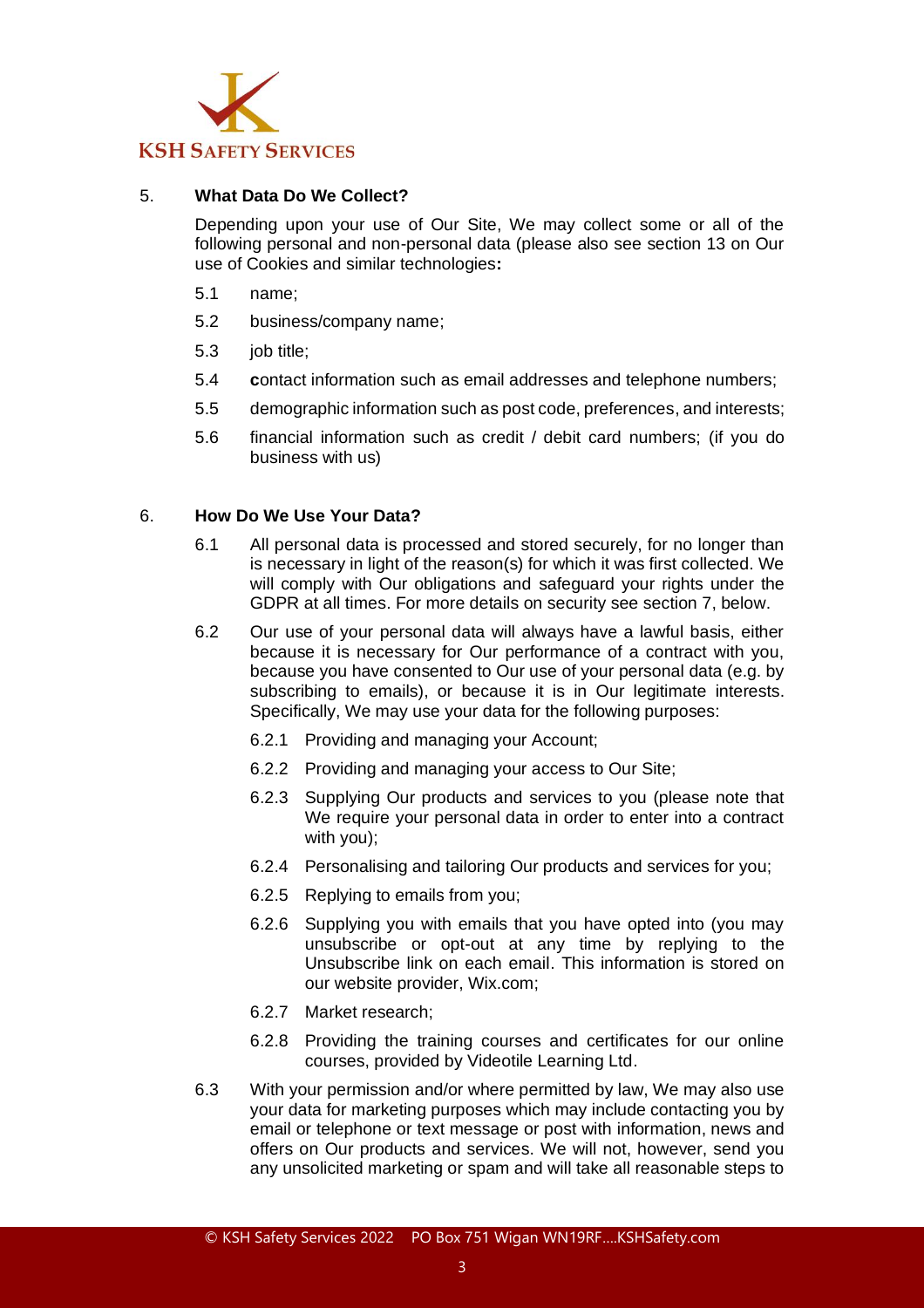

ensure that We fully protect your rights and comply with Our obligations under the GDPR and the Privacy and Electronic Communications (EC Directive) Regulations 2003.

- 6.4 Third parties (including Videotile Learning Limited and Wix.com) whose content appears on Our Site may use third party Cookies, as detailed below in section 13. Please refer to section 13 for more information on controlling Cookies. Please note that We do not control the activities of such third parties, nor the data they collect and use and advise you to check the privacy policies of any such third parties.
- 6.5 You have the right to withdraw your consent to Us using your personal data at any time, and to request that We delete it.
- 6.6 We do not keep your personal data for any longer than is necessary in light of the reason(s) for which it was first collected. Data will therefore be retained for the following periods (or its retention will be determined on the following bases):
	- 6.6.1 As required by law, and for no more than three years after the end of our business together, whichever is longest;
	- 6.6.2 As long as you remain on any mailing lists.

## 7. **How and Where Do We Store Your Data?**

- 7.1 We only keep your personal data for as long as We need to in order to use it as described above in section 6, and/or for as long as We have your permission to keep it.
- 7.2 Your data will only be stored in the UK.
- 7.3 Data security is very important to Us, and to protect your data We have taken suitable measures to safeguard and secure data collected through Our Site.
- 7.4 Steps We take to secure and protect your data include:
	- 7.4.1 Keeping data on a password protected database.
	- 7.4.2 Keeping documents on a secure Cloud-based file system

## 8. **Do We Share Your Data?**

- 8.1 We may sometimes contract with third parties to supply products and services to you on Our behalf. These may include payment processing, delivery of goods, search engine facilities, advertising, and marketing. In some cases, the third parties may require access to some or all of your data. Where any of your data is required for such a purpose, We will take all reasonable steps to ensure that your data will be handled safely, securely, and in accordance with your rights, Our obligations, and the obligations of the third party under the law.
- 8.2 We may compile statistics about the use of Our Site including data on traffic, usage patterns, user numbers, sales, and other information. All such data will be anonymised and will not include any personally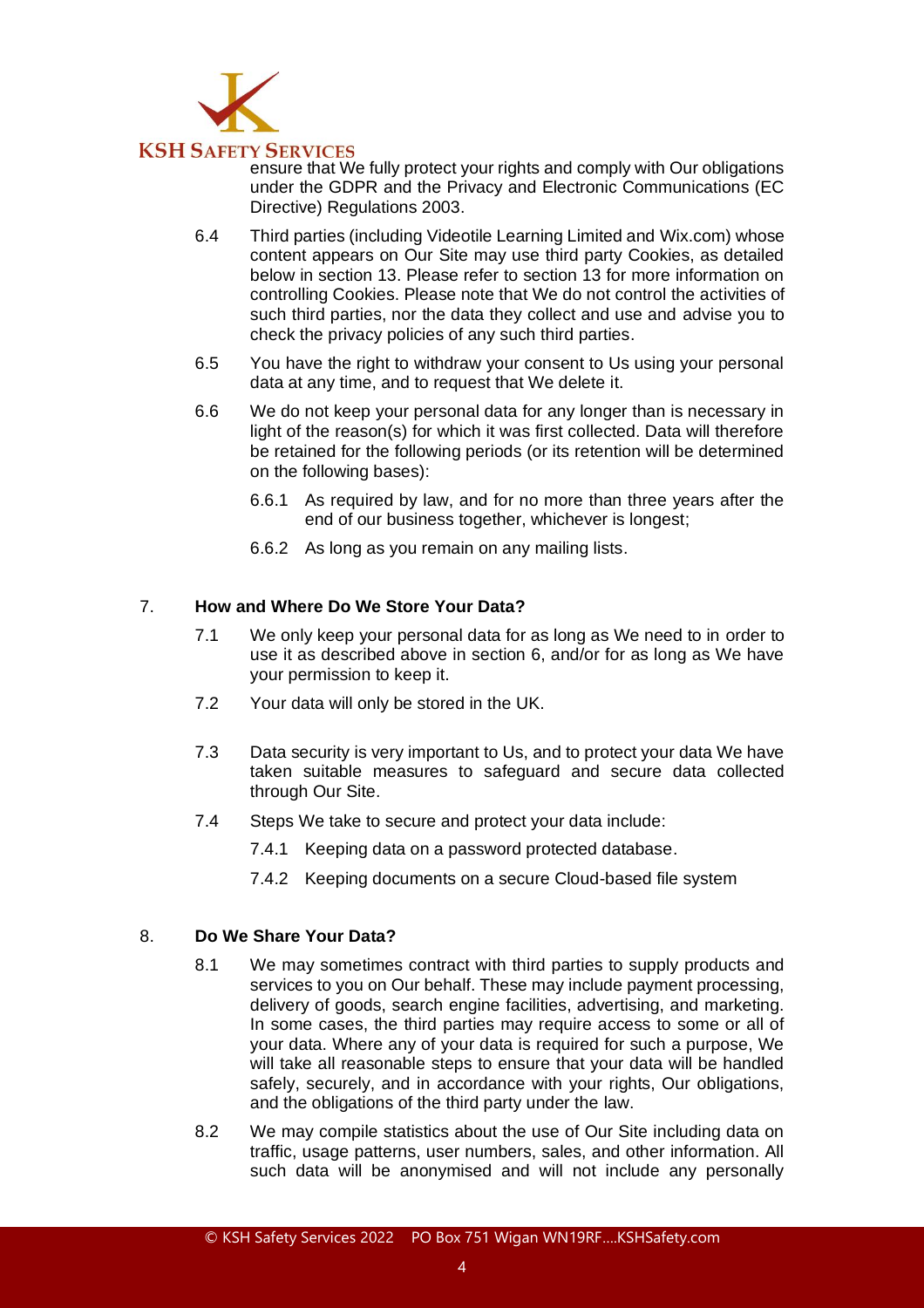

identifying data, or any anonymised data that can be combined with other data and used to identify you. We may from time to time share such data with third parties such as prospective investors, affiliates, partners, and advertisers. Data will only be shared and used within the bounds of the law.

8.3 In certain circumstances, We may be legally required to share certain data held by Us, which may include your personal data, for example, where We are involved in legal proceedings, where We are complying with legal requirements, a court order, or a governmental authority.

## 9. **What Happens If Our Business Changes Hands?**

- 9.1 We may, from time to time, expand or reduce Our business and this may involve the sale and/or the transfer of control of all or part of Our business. Any personal data that you have provided will, where it is relevant to any part of Our business that is being transferred, be transferred along with that part and the new owner or newly controlling party will, under the terms of this Privacy Policy, be permitted to use that data only for the same purposes for which it was originally collected by Us.
- 9.2 In the event that any of your data is to be transferred in such a manner, you will be contacted in advance and informed of the changes. When contacted you will be given the choice to have your data deleted or withheld from the new owner or controller

## 10. **How Can You Control Your Data?**

- 10.1 In addition to your rights under the GDPR, set out in section 4, when you submit personal data via Our Site, you may be given options to restrict Our use of your data. In particular, We aim to give you strong controls on Our use of your data for direct marketing purposes (including the ability to opt-out of receiving emails from Us which you may do by unsubscribing using the links provided in Our emails and at the point of providing your details).
- 10.2 You may also wish to sign up to one or more of the preference services operating in the UK: The Telephone Preference Service ("the TPS"), the Corporate Telephone Preference Service ("the CTPS"), and the Mailing Preference Service ("the MPS"). These may help to prevent you receiving unsolicited marketing. Please note, however, that these services will not prevent you from receiving marketing communications that you have consented to receiving.

# 11. **Your Right to Withhold Information**

- 11.1 You may access Our Site without providing any data at all. However, to use all features and functions available on Our Site you may be required to submit or allow for the collection of certain data.
- 11.2 You may restrict Our use of Cookies. For more information, see section 13 **.**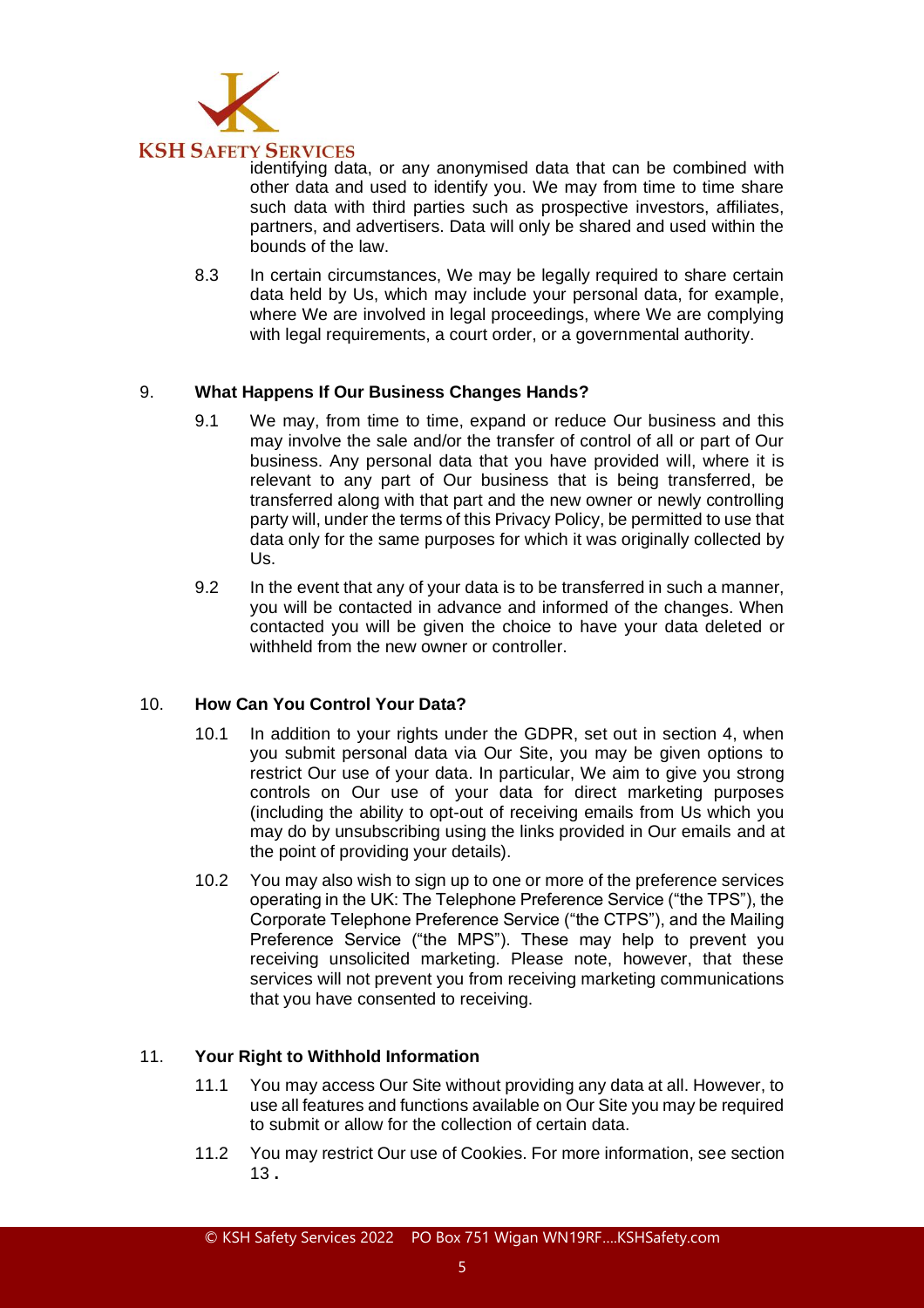

#### 12. **How Can You Access Your Data?**

You have the right to ask for a copy of any of your personal data held by Us (where such data is held). Under the GDPR, no fee is payable and We will provide any and all information in response to your request free of charge. Please contact Us for more details at info@kshsafety.com or using the contact details below in section 14.

#### 13. **Our Use of Cookies**

- 13.1 Our Site may place and access certain first party Cookies on your computer or device. First party Cookies are those placed directly by Us and are used only by Us. We use Cookies to facilitate and improve your experience of Our Site and to provide and improve Our products and services. We have carefully chosen these Cookies and have taken steps to ensure that your privacy and personal data is protected and respected at all times.
- 13.2 By using Our Site, you may also receive certain third party Cookies on your computer or device. Third party Cookies are those placed by websites, services, and/or parties other than Us. Third Party Cookies are used on Our Site for advertising services. For more details, please refer to section 6, above. These Cookies are not integral to the functioning of Our Site and your use and experience of Our Site will not be impaired by refusing consent to them.
- 13.3 All Cookies used by and on Our Site are used in accordance with current Cookie Law.
- 13.4 Before Cookies are placed on your computer or device, you will be shown a pop up requesting your consent to set those Cookies. By giving your consent to the placing of Cookies you are enabling Us to provide the best possible experience and service to you. You may, if you wish, deny consent to the placing of Cookies; however certain features of Our Site may not function fully or as intended.
- 13.5 Certain features of Our Site depend on Cookies to function. Cookie Law deems these Cookies to be "strictly necessary". Your consent will not be sought to place these Cookies, but it is still important that you are aware of them. You may still block these Cookies by changing your internet browser's settings as detailed below in section 13.6, but please be aware that Our Site may not work properly if you do so. We have taken great care to ensure that your privacy is not at risk by allowing them.
- 13.6 In addition to the controls that We provide, you can choose to enable or disable Cookies in your internet browser. Most internet browsers also enable you to choose whether you wish to disable all cookies or only third party Cookies. By default, most internet browsers accept Cookies but this can be changed. For further details, please consult the help menu in your internet browser or the documentation that came with your device.
- 13.7 You can choose to delete Cookies on your computer or device at any